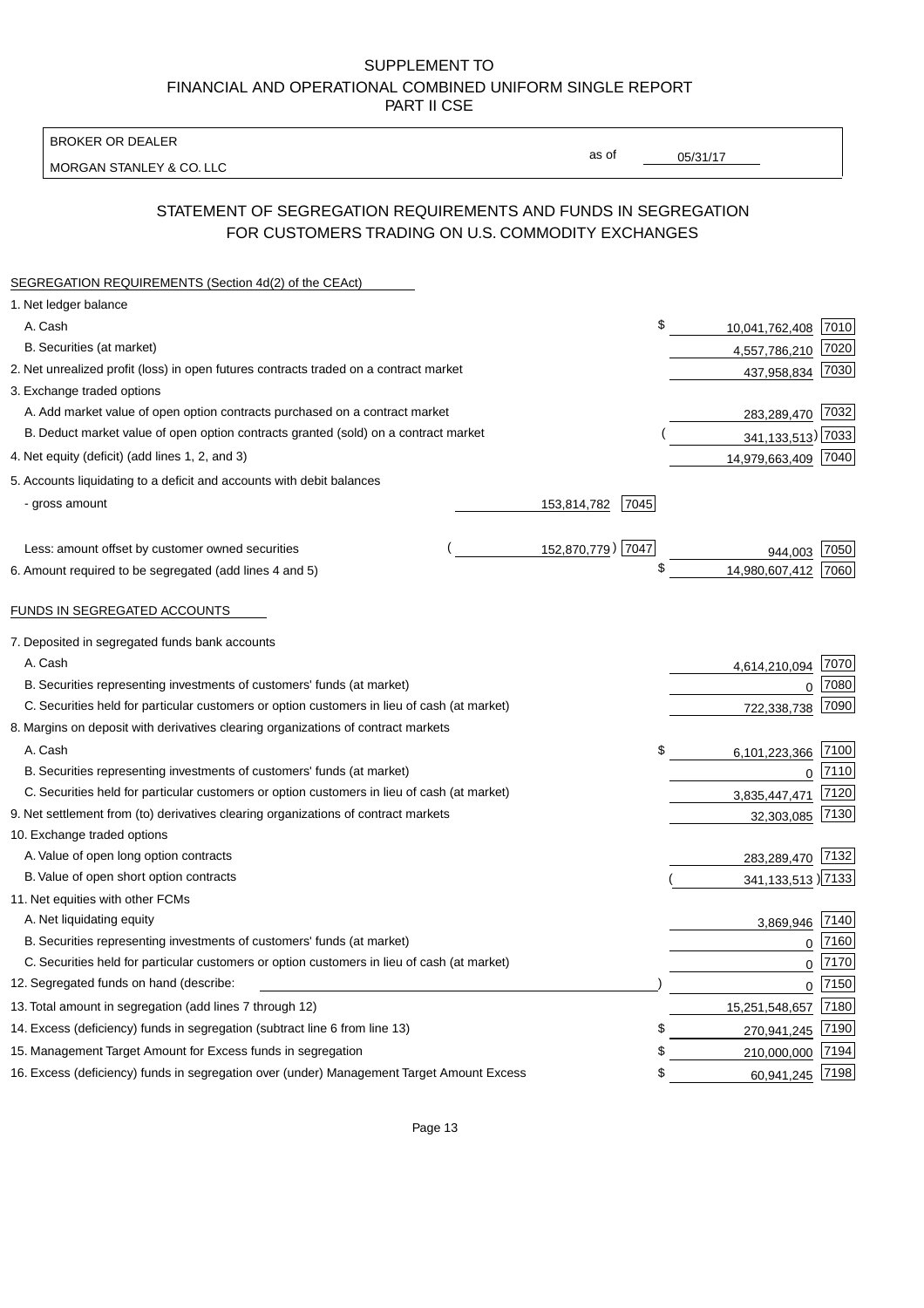| <b>BROKER OR DEALER</b><br>MORGAN STANLEY & CO. LLC            |    | as of                                  |                |
|----------------------------------------------------------------|----|----------------------------------------|----------------|
|                                                                |    | 05/31/17                               |                |
| STATEMENT OF SEGREGATION REQUIREMENTS AND FUNDS IN SEGREGATION |    | FOR CUSTOMERS' DEALER OPTIONS ACCOUNTS |                |
| 1. Amount required to be segregated in accordance              |    |                                        |                |
| with Commission regulation 32.6                                |    | \$                                     | <u>0</u>  7200 |
| 2. Funds in segregated accounts                                |    |                                        |                |
| A. Cash                                                        | \$ | $0$  7210                              |                |
| B. Securities (at market)<br>C. Total                          |    | 0 7220                                 | 7230           |
| 3. Excess (deficiency) funds in segregation                    |    |                                        |                |
| (subtract line 2.C from line 1)                                |    |                                        | 0 7240         |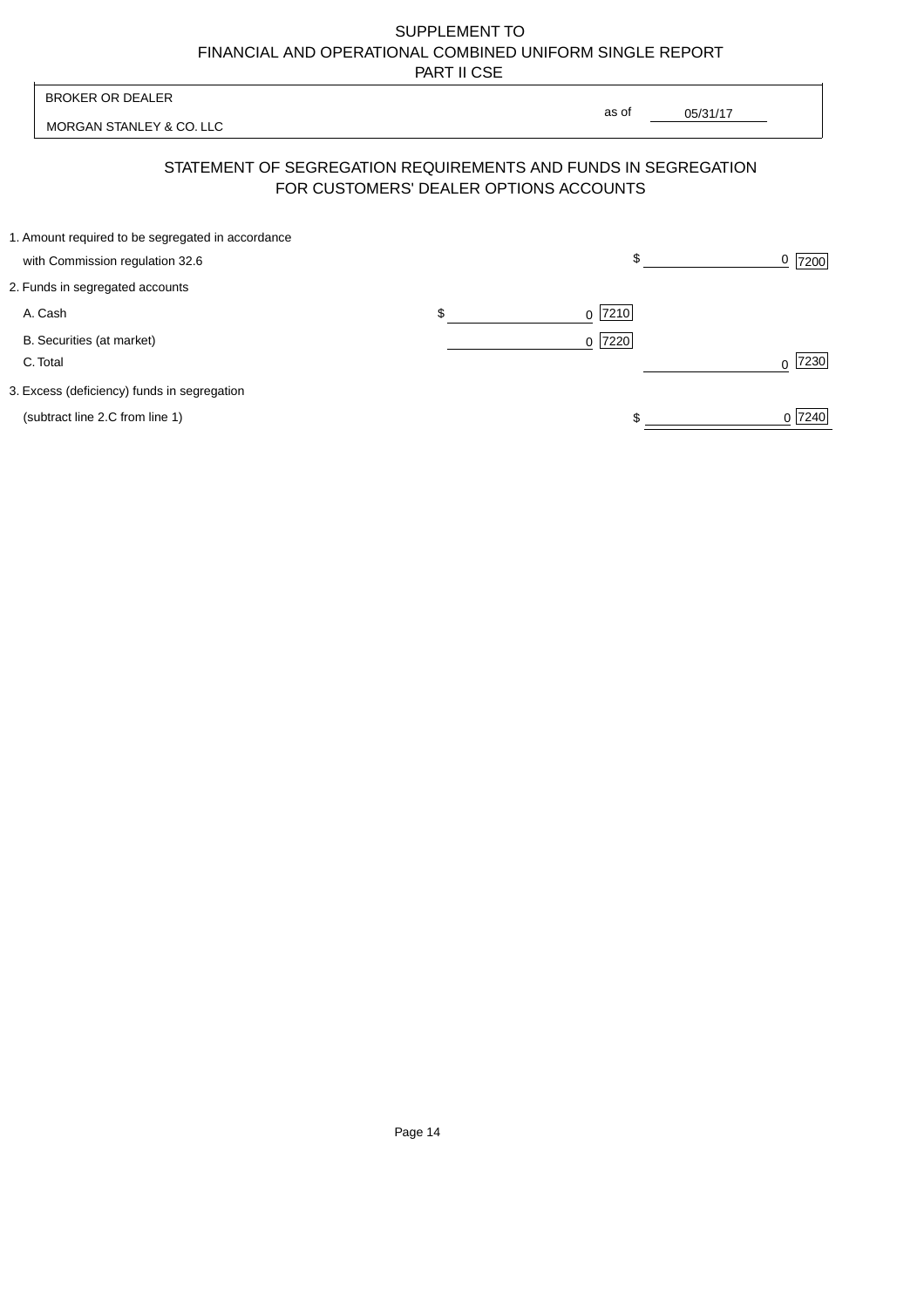PART II CSE

MORGAN STANLEY & CO. LLC and the contract of the contract of the contract of the contract of the contract of the contract of the contract of the contract of the contract of the contract of the contract of the contract of t BROKER OR DEALER

as of

### STATEMENT OF SECURED AMOUNTS AND FUNDS HELD IN SEPARATE ACCOUNTS PURSUANT TO COMMISSION REGULATION 30.7

#### FOREIGN FUTURES AND FOREIGN OPTIONS SECURED AMOUNTS

| Amount required to be set aside pursuant to law, rule or regulation of a foreign government<br>or a rule of a self-regulatory organization authorized thereunder |  |                    | \$             | 0             | 7305 |
|------------------------------------------------------------------------------------------------------------------------------------------------------------------|--|--------------------|----------------|---------------|------|
| 1. Net ledger balance - Foreign Futures and Foreign Option Trading - All Customers                                                                               |  |                    |                |               |      |
| A. Cash                                                                                                                                                          |  |                    | \$             | 2,811,261,799 | 7315 |
| B. Securities (at market)                                                                                                                                        |  |                    |                | 1,513,544,956 | 7317 |
| 2. Net unrealized profit (loss) in open futures contracts traded on a foreign board of trade                                                                     |  |                    |                | 43,470,309    | 7325 |
| 3. Exchange traded options                                                                                                                                       |  |                    |                |               |      |
| A. Market value of open option contracts purchased on a foreign board of trade                                                                                   |  |                    |                | 26,329,858    | 7335 |
| B. Market value of open contracts granted (sold) on a foreign board of trade                                                                                     |  |                    | (29, 851, 747) | 7337          |      |
| 4. Net equity (deficit) (add lines 1.2. and 3.)                                                                                                                  |  |                    | \$.            | 4,364,755,175 | 7345 |
| 5. Accounts liquidating to a deficit and accounts with                                                                                                           |  |                    |                |               |      |
| debit balances - gross amount                                                                                                                                    |  | 7351<br>43,987,306 |                |               |      |
| Less: amount offset by customer owned securities                                                                                                                 |  | 43,669,231) 7352   |                | 318,075       | 7354 |
| 6. Amount required to be set aside as the secured amount - Net Liquidating Equity Method (add lines 4 and 5)                                                     |  |                    | \$             | 4,365,073,250 | 7355 |
| 7. Greater of amount required to be set aside pursuant to foreign jurisdiction (above) or line 6.                                                                |  |                    | \$             | 4,365,073,250 | 7360 |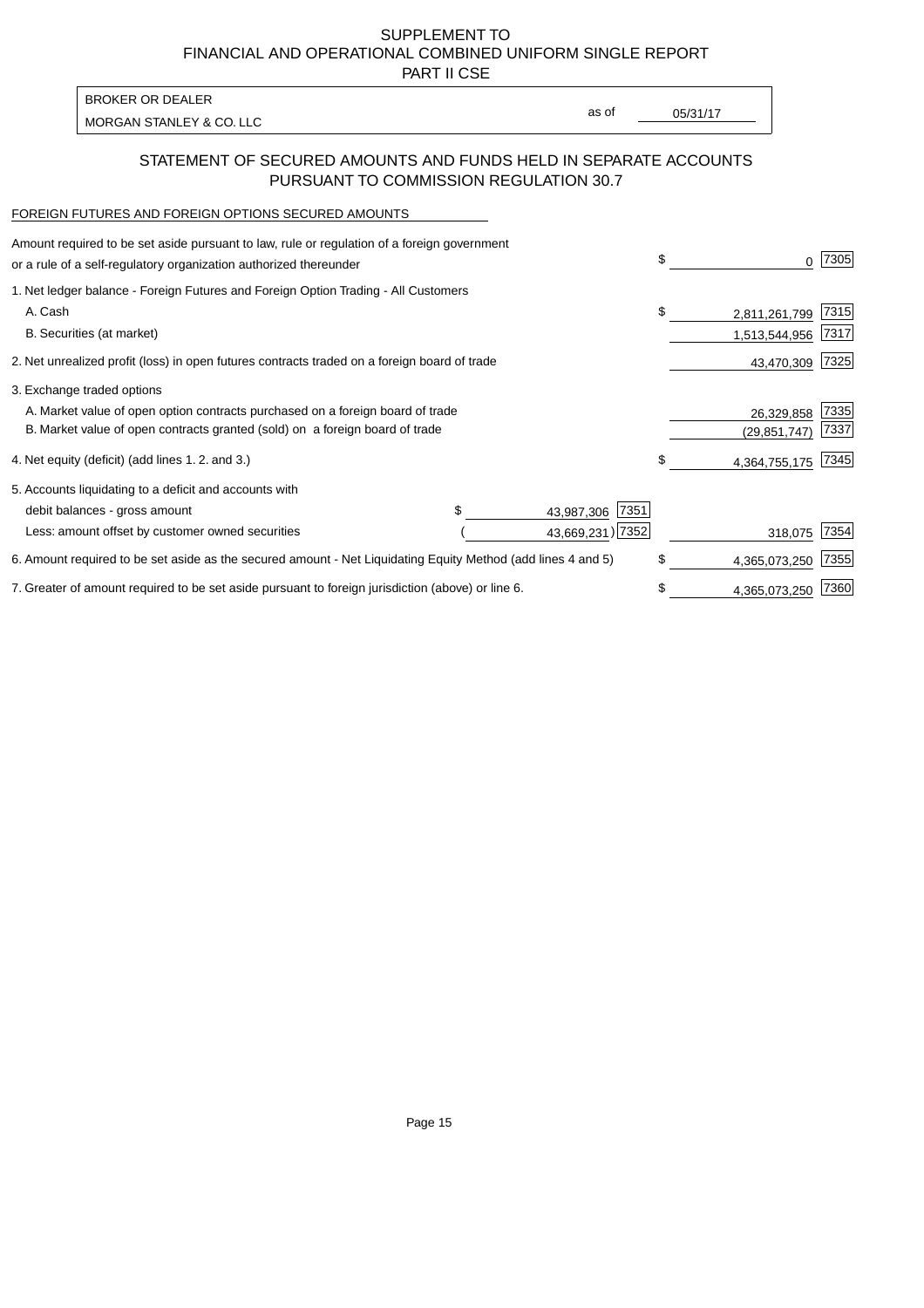BROKER OR DEALER

MORGAN STANLEY & CO. LLC

05/31/17 as of

## STATEMENT OF SECURED AMOUNTS AND FUNDS HELD IN SEPARATE ACCOUNTS PURSUANT TO COMMISSION REGULATION 30.7

### FUNDS DEPOSITED IN SEPARATE REGULATION 30.7 ACCOUNTS

| 1. Cash in banks                                                                       |                                    |             |                    |
|----------------------------------------------------------------------------------------|------------------------------------|-------------|--------------------|
| A. Banks located in the United States                                                  | \$<br>364,847,565 7500             |             |                    |
| B. Other banks qualified under Regulation 30.7                                         |                                    |             |                    |
| 7510<br>Name(s):<br>0                                                                  | 436,726,861 7520 \$                |             | 801,574,426 7530   |
| 2. Securities                                                                          |                                    |             |                    |
| A. In safekeeping with banks located in the United States                              | \$<br>244,344,205 7540             |             |                    |
| B. In safekeeping with other banks qualified under Regulation 30.7                     |                                    |             |                    |
| 7550<br>Name(s):<br>0                                                                  |                                    | $0$  7560   | 244,344,205 7570   |
| 3. Equities with registered futures commission merchants                               |                                    |             |                    |
| A. Cash                                                                                | \$                                 | $0$ 7580    |                    |
| <b>B.</b> Securities                                                                   |                                    | $0$ 7590    |                    |
| C. Unrealized gain (loss) on open futures contracts                                    | 0                                  | 7600        |                    |
| D. Value of long option contracts                                                      |                                    | $0$ 7610    |                    |
| E. Value of short option contracts                                                     |                                    | $0$ ) 7615  | 0 7620             |
| 4. Amounts held by clearing organizations of foreign boards of trade                   |                                    |             |                    |
| 7630<br>Name(s):                                                                       |                                    |             |                    |
| A. Cash                                                                                | \$                                 | 0 7640      |                    |
| <b>B.</b> Securities                                                                   |                                    | $0$ 7650    |                    |
| C. Amount due to (from) clearing organizations - daily variation                       |                                    | $0$ 7660    |                    |
| D. Value of long option contracts                                                      |                                    | $0$ 7670    |                    |
| E. Value of short option contracts                                                     |                                    | $_0$ ) 7675 | $0^{7680}$         |
| 5. Amounts held by members of foreign boards of trade                                  |                                    |             |                    |
| 7690<br>Name(s):<br>0                                                                  |                                    |             |                    |
| A. Cash                                                                                | \$<br>2,219,875,621 7700           |             |                    |
| <b>B.</b> Securities                                                                   | 1,269,200,751 7710                 |             |                    |
| C. Unrealized gain (loss) on open futures contracts                                    | 43,466,034 7720                    |             |                    |
| D. Value of long option contracts                                                      | 26,329,858 7730                    |             |                    |
| E. Value of short option contracts                                                     | $(29,851,745)$ <sup>)</sup> [7735] |             | 3,529,020,519 7740 |
| 6. Amounts with other depositories designated by a foreign board of trade              |                                    |             |                    |
| 7750<br>Name(s):<br>0                                                                  |                                    |             | 0 7760             |
|                                                                                        |                                    |             | 0 7765             |
| 8. Total funds in separate section 30.7 accounts                                       |                                    | ¢           | 4,574,939,150 7770 |
| 9. Excess (deficiency) set Aside Funds for Secured Amount (subtract Line 7 Secured     |                                    |             |                    |
| Statement page 15 from Line 8)                                                         |                                    | \$          | 209,865,900 7380   |
| 10. Management Target Amount for Excess funds in separate section 30.7 accounts        |                                    | \$          | 160,000,000 7780   |
| 11. Excess (deficiency) funds in separate 30.7 accounts over (under) Management Target |                                    | \$          | 49,865,900 7785    |